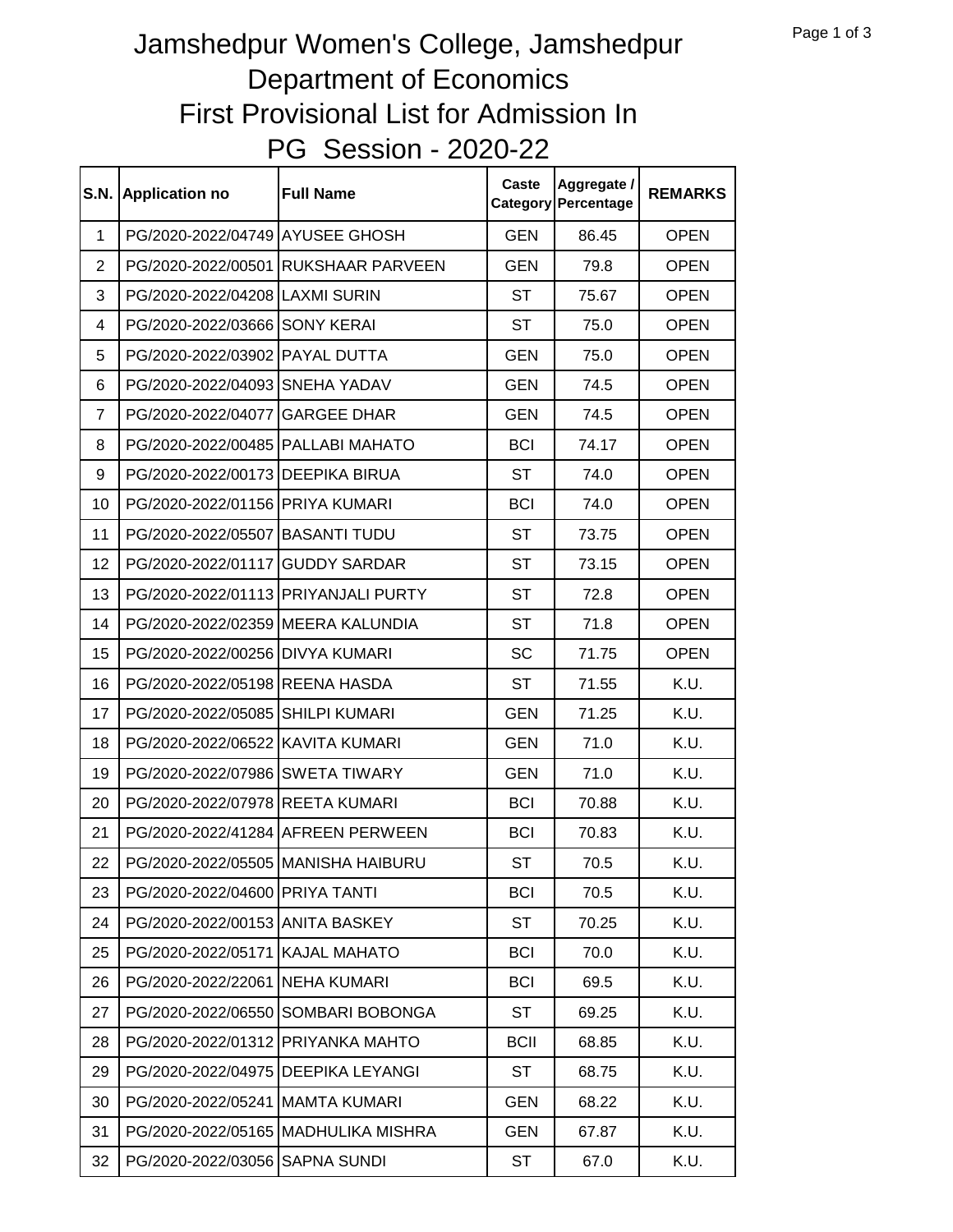## PG Session - 2020-22 Jamshedpur Women's College, Jamshedpur Department of Economics First Provisional List for Admission In

| <b>S.N.</b> | <b>Application no</b>             | <b>Full Name</b>                    | <b>Caste</b> | Aggregate /<br><b>Category Percentage</b> | <b>REMARKS</b> |
|-------------|-----------------------------------|-------------------------------------|--------------|-------------------------------------------|----------------|
| 33          | PG/2020-2022/05612 BIBIYANA TIRU  |                                     | <b>ST</b>    | 67.0                                      | K.U.           |
| 34          | PG/2020-2022/04018 ANITA BASKEY   |                                     | <b>ST</b>    | 66.4                                      | K.U.           |
| 35          | PG/2020-2022/02682                | <b>TULIKA GHOSH</b>                 | <b>GEN</b>   | 65.57                                     | K.U.           |
| 36          |                                   | PG/2020-2022/05769 ANKITA SRIVASTAV | <b>GEN</b>   | 65.0                                      | K.U.           |
| 37          | PG/2020-2022/04261                | <b>SILWANTI BIRUA</b>               | <b>ST</b>    | 64.7                                      | K.U.           |
| 38          | PG/2020-2022/04566                | NIKITA KUMARI GUPTA                 | <b>GEN</b>   | 64.5                                      | K.U.           |
| 39          | PG/2020-2022/05726 LALITA HEMBROM |                                     | <b>ST</b>    | 64.21                                     | K.U.           |
| 40          | PG/2020-2022/06621                | <b>NEHA KUMARI RAJAK</b>            | <b>GEN</b>   | 63.92                                     | K.U.           |
| 41          | PG/2020-2022/05296 NEHA UPADHYAY  |                                     | <b>GEN</b>   | 63.58                                     | K.U.           |
| 42          | PG/2020-2022/04922                | PUJA MANDAL                         | <b>BCI</b>   | 63.3                                      | K.U.           |
| 43          | PG/2020-2022/44521                | PRIYANKA BARI                       | <b>ST</b>    | 63.17                                     | K.U.           |
| 44          | PG/2020-2022/01973 PUJA MARDI     |                                     | <b>ST</b>    | 62.42                                     | K.U.           |
| 45          | PG/2020-2022/05278 KAREENA SOREN  |                                     | <b>ST</b>    | 62.21                                     | K.U.           |
| 46          | PG/2020-2022/04738 SEFALI NAYAK   |                                     | <b>SC</b>    | 62.13                                     | K.U.           |
| 47          | PG/2020-2022/43560                | <b>SHAHEEN RASHID</b>               | <b>GEN</b>   | 62.08                                     | K.U.           |
| 48          | PG/2020-2022/06041                | <b>SAMREEN FAZAL</b>                | <b>GEN</b>   | 61.29                                     | K.U.           |
| 49          |                                   | PG/2020-2022/04660 KARMANI KACHHAP  | <b>ST</b>    | 61.29                                     | K.U.           |
| 50          |                                   | PG/2020-2022/05120 NANDRANI KUNKAL  | <b>ST</b>    | 61.25                                     | K.U.           |
| 51          | PG/2020-2022/00087 APARNA MANDAL  |                                     | <b>BCI</b>   | 61.0                                      |                |
| 52          |                                   | PG/2020-2022/06024 RATNAWATI KUMARI | <b>BCI</b>   | 59.88                                     |                |
| 53          | PG/2020-2022/05541                | <b>MITALI DEY</b>                   | <b>BCI</b>   | 56.75                                     |                |
| 54          | PG/2020-2022/01659 REETA KUMARI   |                                     | <b>BCI</b>   | 49.5                                      | <b>BCI</b>     |
| 55          | PG/2020-2022/02554 ANJANI GOPE    |                                     | <b>BCI</b>   | 48.88                                     |                |
| 56          | PG/2020-2022/04761 PINKY BISWAS   |                                     | <b>BCI</b>   | 46.3                                      |                |
| 57          | PG/2020-2022/04882                | PRIYANKA KUMARI                     | <b>BCI</b>   | 45.5                                      |                |
| 58          | PG/2020-2022/01317                | PUJA RANI DAS                       | <b>BCII</b>  | 45.0                                      | <b>BCII</b>    |
| 59          |                                   | PG/2020-2022/07463 SARASWATI GAGRAI | <b>ST</b>    | 60.0                                      |                |
| 60          | PG/2020-2022/05041                | <b>LAXMI TUDU</b>                   | ST           | 56.13                                     |                |
| 61          | PG/2020-2022/04559                | <b>SUSHANTI KUMARI</b>              | ST           | 53.5                                      |                |
| 62          | PG/2020-2022/05267                | <b>PUJA MARDI</b>                   | <b>ST</b>    | 51.5                                      |                |
| 63          | PG/2020-2022/06753 KIRAN SANDIL   |                                     | <b>ST</b>    | 50.38                                     | <b>ST</b>      |
| 64          | PG/2020-2022/00257                | <b>CHHITA MAJHI</b>                 | ST           | 50.0                                      |                |